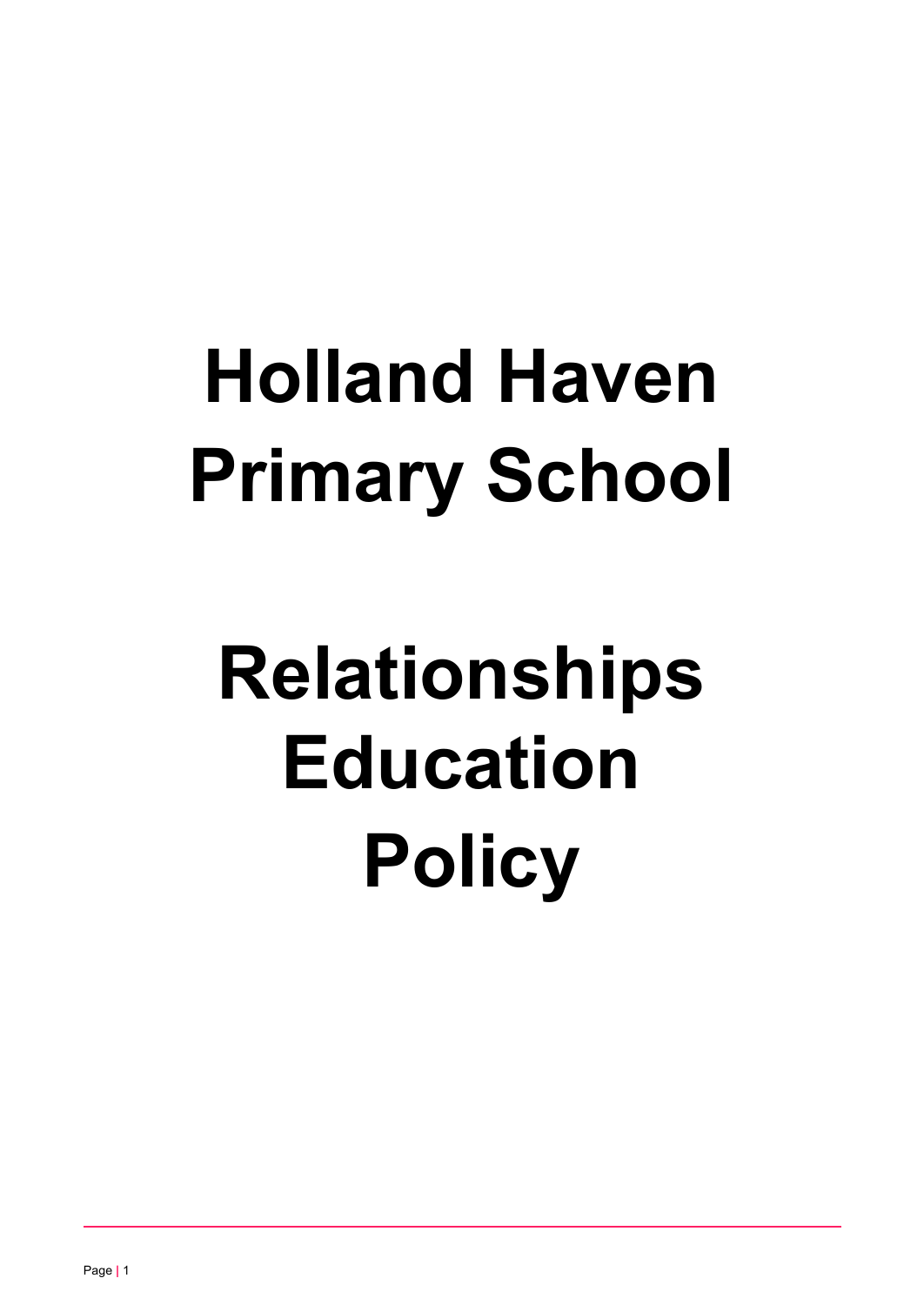| <b>Approved by:</b> | Governing Board  | Date: July 2020 |
|---------------------|------------------|-----------------|
| Last reviewed on:   | <b>NA</b>        |                 |
| Next review due by: | <b>July 2022</b> |                 |

# **Contents**

- 1. [Aims](#page-1-0)
- 2. Statutory [requirements](#page-1-1)
- 3. Policy [development](#page-2-0)
- 4. Definition
- 5. [Curriculum](#page-2-1)
- 6. [Delivery](#page-2-2) of RSE
- 7. Roles and [responsibilities](#page-3-0)
- 8. Parents' right to [withdraw](#page-4-0)
- 9. [Training](#page-4-1)
- 10. Monitoring [arrangements](#page-4-2)
- Appendix 1: [Curriculum](#page-5-0) map
- [Appendix](#page-8-0) 2: By the end of primary school pupils should know
- Appendix 2: By the end of secondary school pupils should know
- Appendix 3: Parent form: [withdrawal](#page-10-0) from sex education within RSE

# <span id="page-1-0"></span>**1. Aims**

The aims of relationships and sex education (RSE) at our school are to:

- Provide a framework in which sensitive discussions can take place
- Prepare pupils for puberty, and give them an understanding of sexual development and the importance of health and hygiene
- Help pupils develop feelings of self-respect, confidence and empathy
- Create a positive culture around issues of sexuality and relationships
- Teach pupils the correct vocabulary to describe themselves and their bodies

# <span id="page-1-1"></span>**2. Statutory requirements**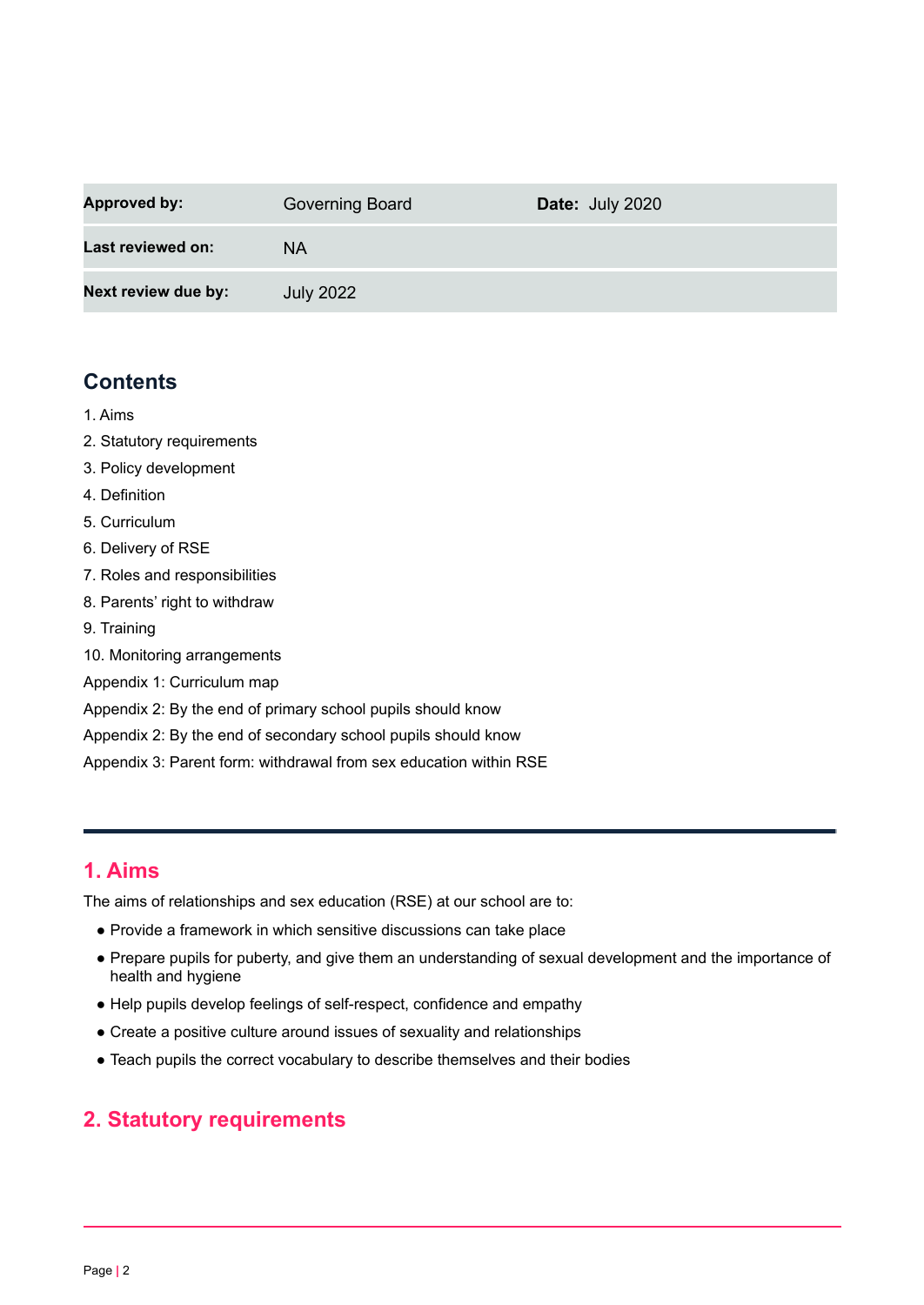As a maintained primary school we must provide relationships education to all pupils as per section 34 of the [Children](http://www.legislation.gov.uk/ukpga/2017/16/section/34/enacted) and Social work act 2017.

However, we are not required to provide sex [education](http://www.legislation.gov.uk/ukpga/2017/16/section/34/enacted) but we do need to teach the elements of sex education contained in the science [curriculum.](http://www.legislation.gov.uk/ukpga/2017/16/section/34/enacted)

In [teaching](http://www.legislation.gov.uk/ukpga/2017/16/section/34/enacted) RSE, we must have regard to [guidance](https://www.gov.uk/government/consultations/relationships-and-sex-education-and-health-education) issued by the [secretary](http://www.legislation.gov.uk/ukpga/2017/16/section/34/enacted) of state as outlined in section 403 of [the](http://www.legislation.gov.uk/ukpga/2017/16/section/34/enacted) [Education](http://www.legislation.gov.uk/ukpga/1996/56/contents) Act 1996[.](http://www.legislation.gov.uk/ukpga/2017/16/section/34/enacted)

<span id="page-2-0"></span>At Holland Haven [Primary](http://www.legislation.gov.uk/ukpga/2017/16/section/34/enacted) we teach RSE as set out in this policy.

## **3. Policy [development](http://www.legislation.gov.uk/ukpga/2017/16/section/34/enacted)**

This policy has been developed in consultation with staff, pupils and parents. The [consultation](http://www.legislation.gov.uk/ukpga/2017/16/section/34/enacted) and policy [development](http://www.legislation.gov.uk/ukpga/2017/16/section/34/enacted) process involved the following steps:

- 1. Review The SLT collected together all relevant [information](http://www.legislation.gov.uk/ukpga/2017/16/section/34/enacted) including relevant national and local [guidance](http://www.legislation.gov.uk/ukpga/2017/16/section/34/enacted)
- 2. Staff [consultation](http://www.legislation.gov.uk/ukpga/2017/16/section/34/enacted) all school staff were given the opportunity to look at the policy and make [recommendations](http://www.legislation.gov.uk/ukpga/2017/16/section/34/enacted)
- 3. [Parent/stakeholder](http://www.legislation.gov.uk/ukpga/2017/16/section/34/enacted) consultation parents and any interested parties were invited to view the policy and make [comments](http://www.legislation.gov.uk/ukpga/2017/16/section/34/enacted) via a school survey
- 4. Pupil [consultation](http://www.legislation.gov.uk/ukpga/2017/16/section/34/enacted) The Learning Council were consulted on the policy.
- 5. Ratification once [amendments](http://www.legislation.gov.uk/ukpga/2017/16/section/34/enacted) were made, the policy was shared with governors and [ratified](http://www.legislation.gov.uk/ukpga/2017/16/section/34/enacted)

### **4. [Definition](http://www.legislation.gov.uk/ukpga/2017/16/section/34/enacted)**

RSE is about the emotional, social and cultural [development](http://www.legislation.gov.uk/ukpga/2017/16/section/34/enacted) of pupils, and involves learning about [relationships,](http://www.legislation.gov.uk/ukpga/2017/16/section/34/enacted) sexuality, healthy lifestyles, diversity and personal identity.

RSE involves a [combination](http://www.legislation.gov.uk/ukpga/2017/16/section/34/enacted) of sharing information, and exploring issues and values.

## <span id="page-2-1"></span>**5. [Curriculum](http://www.legislation.gov.uk/ukpga/2017/16/section/34/enacted)**

Our curriculum is set out as per Appendix 1 but we may need to adapt it as and when [necessary.](http://www.legislation.gov.uk/ukpga/2017/16/section/34/enacted)

We have developed the curriculum in [consultation](http://www.legislation.gov.uk/ukpga/2017/16/section/34/enacted) with parents, pupils and staff, taking into account the age, needs and feelings of pupils. If pupils ask [questions](http://www.legislation.gov.uk/ukpga/2017/16/section/34/enacted) outside the scope of this policy, teachers will respond in an [appropriate](http://www.legislation.gov.uk/ukpga/2017/16/section/34/enacted) manner so they are fully informed and do not seek answers online.

Primary sex [education](http://www.legislation.gov.uk/ukpga/2017/16/section/34/enacted) will focus on:

● Preparing boys and girls for the changes that [adolescence](http://www.legislation.gov.uk/ukpga/2017/16/section/34/enacted) brings

<span id="page-2-2"></span>For more [information](http://www.legislation.gov.uk/ukpga/2017/16/section/34/enacted) about our curriculum, see our curriculum map in Appendix 1.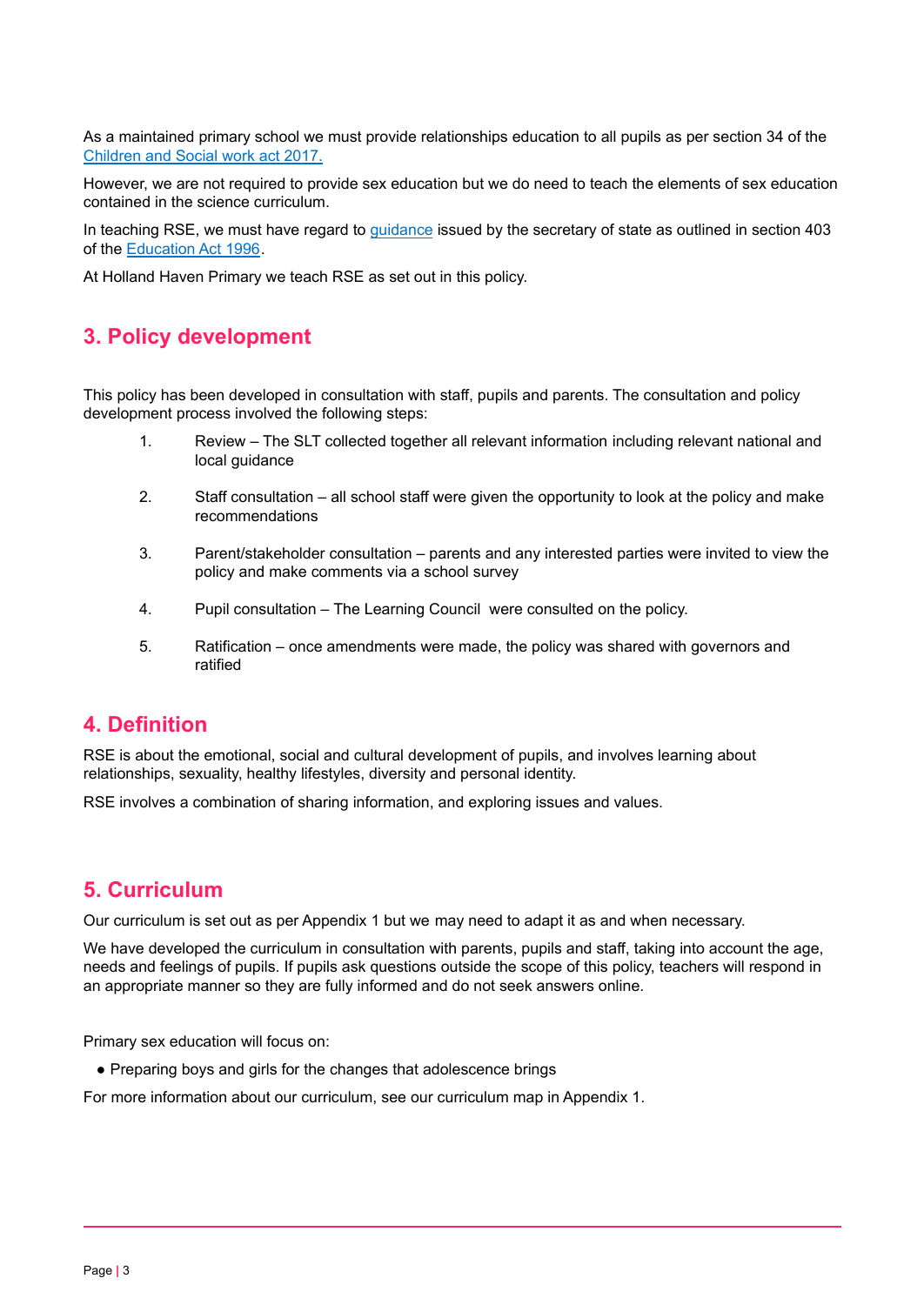# **6. [Delivery](http://www.legislation.gov.uk/ukpga/2017/16/section/34/enacted) of RSE**

RSE is taught within the personal, social, health and economic (PSHE) education [curriculum.](http://www.legislation.gov.uk/ukpga/2017/16/section/34/enacted) Biological aspects of RSE are taught within the science [curriculum,](http://www.legislation.gov.uk/ukpga/2017/16/section/34/enacted) and other aspects are included in religious education [\(RE\).](http://www.legislation.gov.uk/ukpga/2017/16/section/34/enacted)

Relationships education focuses on teaching the fundamental building blocks and [characteristics](http://www.legislation.gov.uk/ukpga/2017/16/section/34/enacted) of positive [relationships](http://www.legislation.gov.uk/ukpga/2017/16/section/34/enacted) including:

- [Families](http://www.legislation.gov.uk/ukpga/2017/16/section/34/enacted) and people who care for me
- Caring [friendships](http://www.legislation.gov.uk/ukpga/2017/16/section/34/enacted)
- Respectful [relationships](http://www.legislation.gov.uk/ukpga/2017/16/section/34/enacted)
- Online [relationships](http://www.legislation.gov.uk/ukpga/2017/16/section/34/enacted)
- [Being](http://www.legislation.gov.uk/ukpga/2017/16/section/34/enacted) safe

For more information about our RSE curriculum, see [Appendices](http://www.legislation.gov.uk/ukpga/2017/16/section/34/enacted) 1 and 2.

These areas of [learning](http://www.legislation.gov.uk/ukpga/2017/16/section/34/enacted) are taught within the context of family life taking care to ensure that there is no stigmatisation of children based on their home [circumstances](http://www.legislation.gov.uk/ukpga/2017/16/section/34/enacted) (families can include single parent families, LGBT parents, families headed by grandparents, adoptive parents, foster [parents/carers](http://www.legislation.gov.uk/ukpga/2017/16/section/34/enacted) amongst other [structures\)](http://www.legislation.gov.uk/ukpga/2017/16/section/34/enacted) along with reflecting sensitively that some children may have a different structure of support around them (for [example:](http://www.legislation.gov.uk/ukpga/2017/16/section/34/enacted) looked after children or young carers).

# <span id="page-3-0"></span>**7. Roles and [responsibilities](http://www.legislation.gov.uk/ukpga/2017/16/section/34/enacted)**

### **[7.1 The governing board](http://www.legislation.gov.uk/ukpga/2017/16/section/34/enacted)**

The governing board will approve the RSE policy, and hold the headteacher to account for its [implementation.](http://www.legislation.gov.uk/ukpga/2017/16/section/34/enacted)

### **[7.2 The headteacher](http://www.legislation.gov.uk/ukpga/2017/16/section/34/enacted)**

The [headteacher](http://www.legislation.gov.uk/ukpga/2017/16/section/34/enacted) is responsible for ensuring that RSE is taught consistently across the school, and for managing requests to withdraw pupils from [non-statutory/non-science](http://www.legislation.gov.uk/ukpga/2017/16/section/34/enacted) components of RSE in Year 6 (see [section](http://www.legislation.gov.uk/ukpga/2017/16/section/34/enacted) 8).

### **[7.3 Staff](http://www.legislation.gov.uk/ukpga/2017/16/section/34/enacted)**

Staff are [responsible](http://www.legislation.gov.uk/ukpga/2017/16/section/34/enacted) for:

- [Delivering](http://www.legislation.gov.uk/ukpga/2017/16/section/34/enacted) RSE in a sensitive way
- [Modelling](http://www.legislation.gov.uk/ukpga/2017/16/section/34/enacted) positive attitudes to RSE
- [Monitoring](http://www.legislation.gov.uk/ukpga/2017/16/section/34/enacted) progress
- [Responding](http://www.legislation.gov.uk/ukpga/2017/16/section/34/enacted) to the needs of individual pupils
- Responding [appropriately](http://www.legislation.gov.uk/ukpga/2017/16/section/34/enacted) to pupils whose parents wish them to be withdrawn from the [non-statutory/non-science](http://www.legislation.gov.uk/ukpga/2017/16/section/34/enacted) components of RSE

Staff do not have the right to opt out of teaching RSE. Staff who have [concerns](http://www.legislation.gov.uk/ukpga/2017/16/section/34/enacted) about teaching RSE are encouraged to discuss this with the [headteacher.](http://www.legislation.gov.uk/ukpga/2017/16/section/34/enacted)

All teachers are [responsible](http://www.legislation.gov.uk/ukpga/2017/16/section/34/enacted) for teaching RSE in school.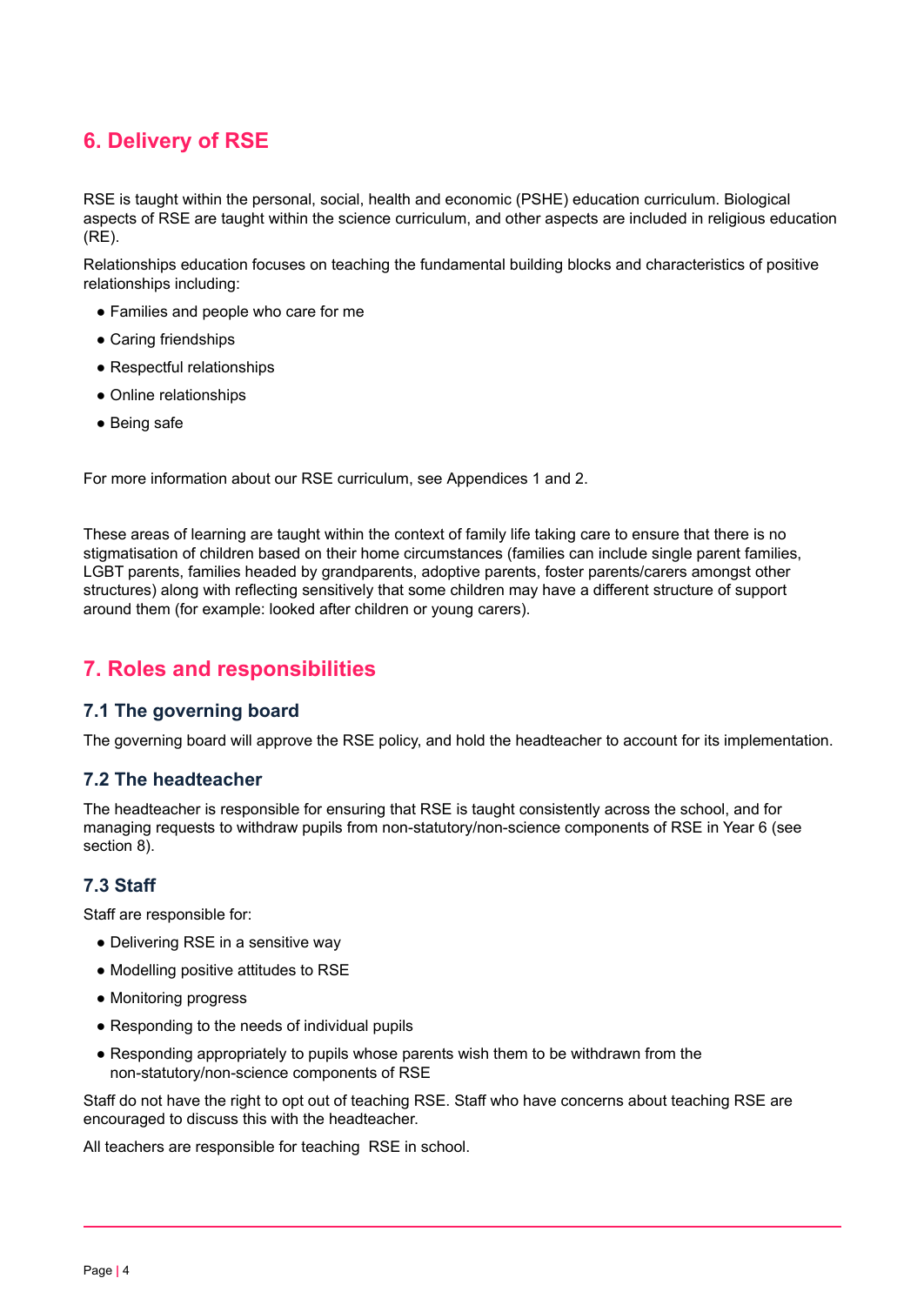## **[7.4 Pupils](http://www.legislation.gov.uk/ukpga/2017/16/section/34/enacted)**

Pupils are expected to engage fully in RSE and, when [discussing](http://www.legislation.gov.uk/ukpga/2017/16/section/34/enacted) issues related to RSE, treat others with respect and [sensitivity.](http://www.legislation.gov.uk/ukpga/2017/16/section/34/enacted)

# <span id="page-4-0"></span>**8. Parents' right to [withdraw](http://www.legislation.gov.uk/ukpga/2017/16/section/34/enacted)**

Parents do not have the right to withdraw their children from [relationships](http://www.legislation.gov.uk/ukpga/2017/16/section/34/enacted) education.

Although sex education is not taught at Holland Haven, in the Year 6 [Questions](http://www.legislation.gov.uk/ukpga/2017/16/section/34/enacted) and Answers section, during the puberty talk, pupils may ask questions around this topic. All questions will be answered [sensitively](http://www.legislation.gov.uk/ukpga/2017/16/section/34/enacted) and [honestly.](http://www.legislation.gov.uk/ukpga/2017/16/section/34/enacted)

Parents have the right to [withdraw](http://www.legislation.gov.uk/ukpga/2017/16/section/34/enacted) their children from this session.

Requests for [withdrawal](http://www.legislation.gov.uk/ukpga/2017/16/section/34/enacted) should be put in writing using the form found in Appendix 3 of this policy and addressed to the [headteacher.](http://www.legislation.gov.uk/ukpga/2017/16/section/34/enacted)

<span id="page-4-1"></span>Alternative work will be given to pupils who are [withdrawn.](http://www.legislation.gov.uk/ukpga/2017/16/section/34/enacted)

## **9. [Training](http://www.legislation.gov.uk/ukpga/2017/16/section/34/enacted)**

Staff are trained on the delivery of RSE as part of their induction and it is included in our [continuing](http://www.legislation.gov.uk/ukpga/2017/16/section/34/enacted) professional [development](http://www.legislation.gov.uk/ukpga/2017/16/section/34/enacted) calendar.

The [headteacher](http://www.legislation.gov.uk/ukpga/2017/16/section/34/enacted) may also invite visitors from outside the school, such as school nurses to provide support and training to staff [teaching](http://www.legislation.gov.uk/ukpga/2017/16/section/34/enacted) RSE.

## <span id="page-4-2"></span>**10. Monitoring [arrangements](http://www.legislation.gov.uk/ukpga/2017/16/section/34/enacted)**

The delivery of RSE is [monitored](http://www.legislation.gov.uk/ukpga/2017/16/section/34/enacted) by the PSHE Leader and SLT through:

planning [scrutinies,](http://www.legislation.gov.uk/ukpga/2017/16/section/34/enacted)

[learning](http://www.legislation.gov.uk/ukpga/2017/16/section/34/enacted) walks,

lesson [observations](http://www.legislation.gov.uk/ukpga/2017/16/section/34/enacted)

Pupils' [development](http://www.legislation.gov.uk/ukpga/2017/16/section/34/enacted) in RSE is monitored by class teachers as part of our internal assessment systems.

This policy will be reviewed by the PSHE Leader annually. At every review, the policy will be [approved](http://www.legislation.gov.uk/ukpga/2017/16/section/34/enacted) by the Curriculum [Committee.](http://www.legislation.gov.uk/ukpga/2017/16/section/34/enacted)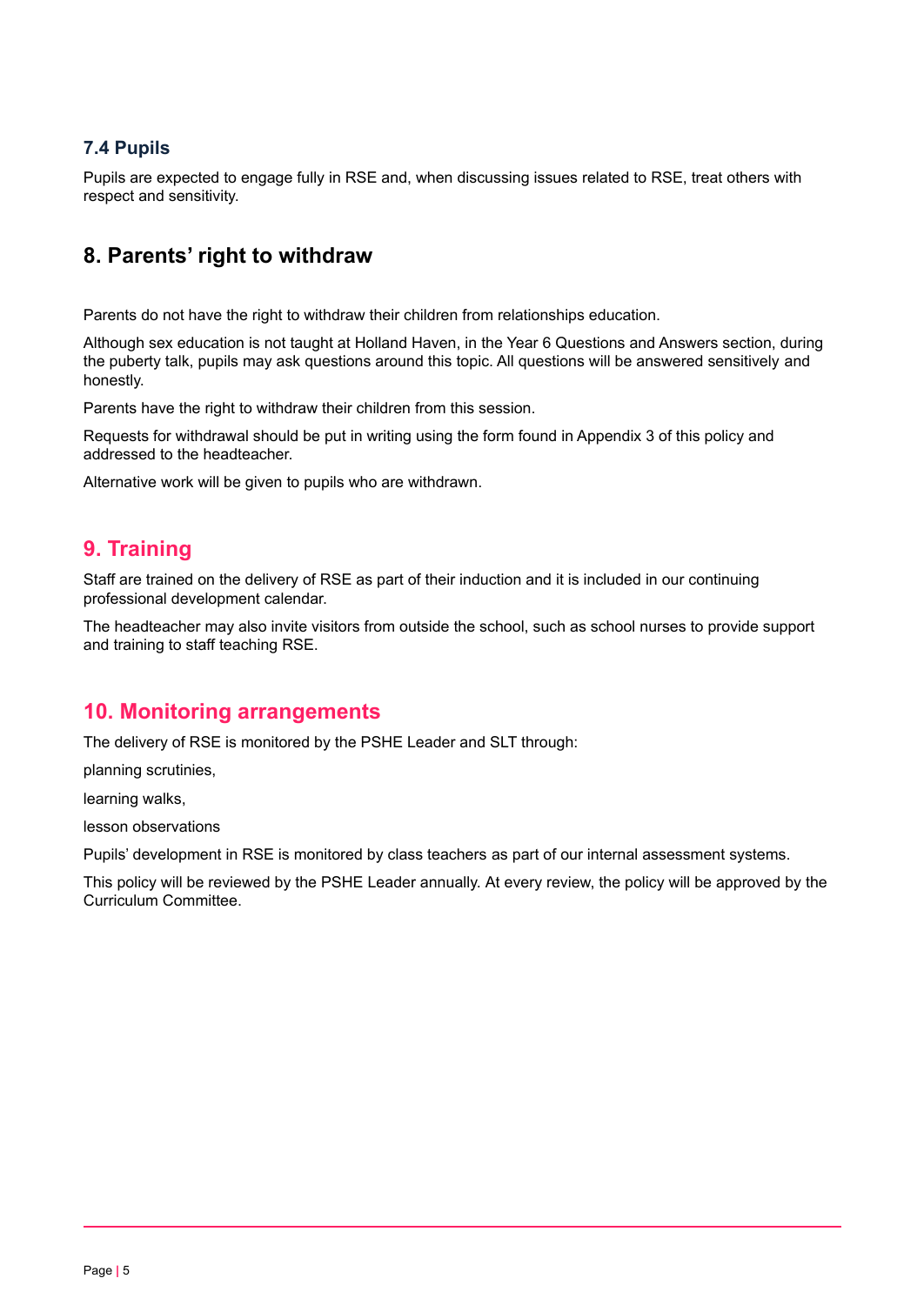#### <span id="page-5-0"></span>**[Appendix 1: Curriculum map](http://www.legislation.gov.uk/ukpga/2017/16/section/34/enacted)**

## **PSHE Provision at Holland Haven Primary School using the PSHE [Association](http://www.legislation.gov.uk/ukpga/2017/16/section/34/enacted) Curriculum [Framework](http://www.legislation.gov.uk/ukpga/2017/16/section/34/enacted)**

The Hidden Curriculum and [Cross-curricular](http://www.legislation.gov.uk/ukpga/2017/16/section/34/enacted) Links

### **KS1 Health and [Wellbeing](http://www.legislation.gov.uk/ukpga/2017/16/section/34/enacted)**

- $\star$  [Learning](http://www.legislation.gov.uk/ukpga/2017/16/section/34/enacted) Culture (thinking skills, golden rules, core [values\)](http://www.legislation.gov.uk/ukpga/2017/16/section/34/enacted) growth mindset, [collaborative](http://www.legislation.gov.uk/ukpga/2017/16/section/34/enacted) learning (Kagan [structures\),](http://www.legislation.gov.uk/ukpga/2017/16/section/34/enacted) peer mentoring
- **★** Pupil Voice: [learning](http://www.legislation.gov.uk/ukpga/2017/16/section/34/enacted) and school [councils](http://www.legislation.gov.uk/ukpga/2017/16/section/34/enacted)
- $\star$  [Cross-phase](http://www.legislation.gov.uk/ukpga/2017/16/section/34/enacted) beach hut assemblies
- **★** Mental Health [Awareness](http://www.legislation.gov.uk/ukpga/2017/16/section/34/enacted) Dav
- $\star$  Zones of [regulations](http://www.legislation.gov.uk/ukpga/2017/16/section/34/enacted) for [feelings/emotions,](http://www.legislation.gov.uk/ukpga/2017/16/section/34/enacted) worry monster, [emotions](http://www.legislation.gov.uk/ukpga/2017/16/section/34/enacted) slider chart, P4C [videos/sessions](http://www.legislation.gov.uk/ukpga/2017/16/section/34/enacted)
- $\star$  [Anti-bullying](http://www.legislation.gov.uk/ukpga/2017/16/section/34/enacted) assemblies
- $\star$  [Understanding](http://www.legislation.gov.uk/ukpga/2017/16/section/34/enacted) meaning of well being
- $\bigstar$  P.E (including [swimming](http://www.legislation.gov.uk/ukpga/2017/16/section/34/enacted) sessions for [Year](http://www.legislation.gov.uk/ukpga/2017/16/section/34/enacted) 2)
- ★ Science Unit ['Growing](http://www.legislation.gov.uk/ukpga/2017/16/section/34/enacted) up and our bodies' NSPCC Pants On [assembly](http://www.legislation.gov.uk/ukpga/2017/16/section/34/enacted)
- $\star$  Transition days and [independence](http://www.legislation.gov.uk/ukpga/2017/16/section/34/enacted) [modelling](http://www.legislation.gov.uk/ukpga/2017/16/section/34/enacted)
- ★ [Snack](http://www.legislation.gov.uk/ukpga/2017/16/section/34/enacted) time
- ★ [Aspirations:](http://www.legislation.gov.uk/ukpga/2017/16/section/34/enacted) golden assemblies and wow [moments](http://www.legislation.gov.uk/ukpga/2017/16/section/34/enacted)
- **★ [Learn2Cycle](http://www.legislation.gov.uk/ukpga/2017/16/section/34/enacted) and Clean Air Heroes**
- $\star$  Visiting [nurses:](http://www.legislation.gov.uk/ukpga/2017/16/section/34/enacted) talks on [handwashing](http://www.legislation.gov.uk/ukpga/2017/16/section/34/enacted) and spreading viruses
- $\star$  [School](http://www.legislation.gov.uk/ukpga/2017/16/section/34/enacted) pets rules and [responsibilities](http://www.legislation.gov.uk/ukpga/2017/16/section/34/enacted)
- $\star$  P4C [Looking](http://www.legislation.gov.uk/ukpga/2017/16/section/34/enacted) after others
- ★ Forest Schools and [Learning](http://www.legislation.gov.uk/ukpga/2017/16/section/34/enacted) Outside the [Classroom](http://www.legislation.gov.uk/ukpga/2017/16/section/34/enacted)
- ★ [School](http://www.legislation.gov.uk/ukpga/2017/16/section/34/enacted) trips
- ★ ['Minibeast'](http://www.legislation.gov.uk/ukpga/2017/16/section/34/enacted) theme well being aspect
- $\star$  'Knight' themed [learning](http://www.legislation.gov.uk/ukpga/2017/16/section/34/enacted) how to [influence](http://www.legislation.gov.uk/ukpga/2017/16/section/34/enacted) health
- $\star$  [Internet](http://www.legislation.gov.uk/ukpga/2017/16/section/34/enacted) safety, road safety
- $\star$  [Assemblies](http://www.legislation.gov.uk/ukpga/2017/16/section/34/enacted) on water and fire safety [\(Coastguard](http://www.legislation.gov.uk/ukpga/2017/16/section/34/enacted) /Lifeboat and Sparks and Spooks [Assembly\)](http://www.legislation.gov.uk/ukpga/2017/16/section/34/enacted)
- $\star$  [Safety](http://www.legislation.gov.uk/ukpga/2017/16/section/34/enacted) rules to keep others safe as well, clear rules of right and [wrong](http://www.legislation.gov.uk/ukpga/2017/16/section/34/enacted)
- ★ [Mental](http://www.legislation.gov.uk/ukpga/2017/16/section/34/enacted) Health Week

### **KS2 Health and [Wellbeing](http://www.legislation.gov.uk/ukpga/2017/16/section/34/enacted)**

- **★ [Learning](http://www.legislation.gov.uk/ukpga/2017/16/section/34/enacted) Culture (thinking skills,** golden rules, core [values\)](http://www.legislation.gov.uk/ukpga/2017/16/section/34/enacted) growth mindset, [collaborative](http://www.legislation.gov.uk/ukpga/2017/16/section/34/enacted) learning (Kagan [structures\),](http://www.legislation.gov.uk/ukpga/2017/16/section/34/enacted) peer mentoring
- ★ Pupil Voice: [learning](http://www.legislation.gov.uk/ukpga/2017/16/section/34/enacted) and school [councils](http://www.legislation.gov.uk/ukpga/2017/16/section/34/enacted)
- $\star$  [Cross-phase](http://www.legislation.gov.uk/ukpga/2017/16/section/34/enacted) beach hut assemblies
- **★** Mental Health [Awareness](http://www.legislation.gov.uk/ukpga/2017/16/section/34/enacted) Dav
- $\star$  Zones of [regulations](http://www.legislation.gov.uk/ukpga/2017/16/section/34/enacted) for [feelings/emotions,](http://www.legislation.gov.uk/ukpga/2017/16/section/34/enacted) worry monster, [emotions](http://www.legislation.gov.uk/ukpga/2017/16/section/34/enacted) slider chart, P4C [videos/sessions](http://www.legislation.gov.uk/ukpga/2017/16/section/34/enacted)
- $\star$  [Anti-bullying](http://www.legislation.gov.uk/ukpga/2017/16/section/34/enacted) assemblies
- ★ [Science,](http://www.legislation.gov.uk/ukpga/2017/16/section/34/enacted) ICT E.safety (Cyber Safety Year 6 Police [programme\)](http://www.legislation.gov.uk/ukpga/2017/16/section/34/enacted) and reliable internet [sources,](http://www.legislation.gov.uk/ukpga/2017/16/section/34/enacted) P.E. (incl. the offer of 'top-up' [swimming](http://www.legislation.gov.uk/ukpga/2017/16/section/34/enacted) [sessions](http://www.legislation.gov.uk/ukpga/2017/16/section/34/enacted) for Year 6)
- $\star$  Aspirations: golden [assemblies,](http://www.legislation.gov.uk/ukpga/2017/16/section/34/enacted) wow [moments,](http://www.legislation.gov.uk/ukpga/2017/16/section/34/enacted) careers week
- $\star$  [Transition](http://www.legislation.gov.uk/ukpga/2017/16/section/34/enacted) days (each year including [secondary](http://www.legislation.gov.uk/ukpga/2017/16/section/34/enacted) school visits)
- ★ Crucial Crew, [SwimSafe,](http://www.legislation.gov.uk/ukpga/2017/16/section/34/enacted) [Learn2Cycle,](http://www.legislation.gov.uk/ukpga/2017/16/section/34/enacted) Clean Air Heroes, and **[Bikeability](http://www.legislation.gov.uk/ukpga/2017/16/section/34/enacted)**
- ★ Forest [schools/D&T](http://www.legislation.gov.uk/ukpga/2017/16/section/34/enacted) (tools, [equipment\)](http://www.legislation.gov.uk/ukpga/2017/16/section/34/enacted) and outdoor learning: [risk-benefit](http://www.legislation.gov.uk/ukpga/2017/16/section/34/enacted) including active play on [Hadley](http://www.legislation.gov.uk/ukpga/2017/16/section/34/enacted) Hills
- $\star$  First Aid [\(Heart](http://www.legislation.gov.uk/ukpga/2017/16/section/34/enacted) Start)
- $\star$  School trips (all), [residential](http://www.legislation.gov.uk/ukpga/2017/16/section/34/enacted) (Year 6)
- $\star$  [School](http://www.legislation.gov.uk/ukpga/2017/16/section/34/enacted) pets rules and [responsibilities](http://www.legislation.gov.uk/ukpga/2017/16/section/34/enacted)
- ★ School class [teachers](http://www.legislation.gov.uk/ukpga/2017/16/section/34/enacted) (Year 6) RSE [talks](http://www.legislation.gov.uk/ukpga/2017/16/section/34/enacted)
- ★ NSPCC visits and [E-Safety](http://www.legislation.gov.uk/ukpga/2017/16/section/34/enacted)
- ★ Fire Safety (Home Safety [programme](http://www.legislation.gov.uk/ukpga/2017/16/section/34/enacted) Essex Fire [Service](http://www.legislation.gov.uk/ukpga/2017/16/section/34/enacted) and Sparks and Spooks [Assembly\)](http://www.legislation.gov.uk/ukpga/2017/16/section/34/enacted)
- $\star$  [Assemblies](http://www.legislation.gov.uk/ukpga/2017/16/section/34/enacted) on water safety [\(Coastguard](http://www.legislation.gov.uk/ukpga/2017/16/section/34/enacted) /Lifeboat)
- ★ [Mental](http://www.legislation.gov.uk/ukpga/2017/16/section/34/enacted) Health Week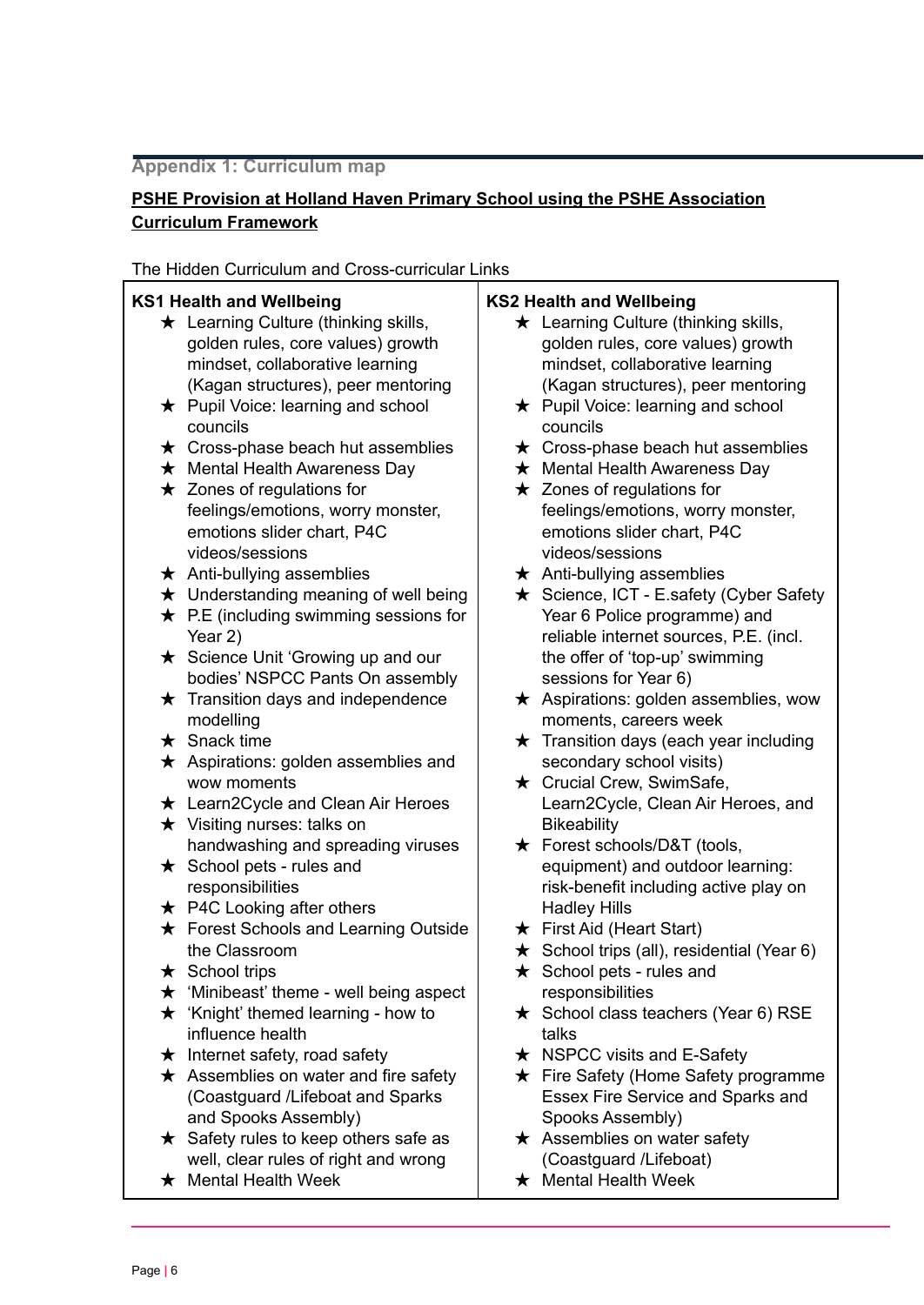### **KS1 [Relationships](http://www.legislation.gov.uk/ukpga/2017/16/section/34/enacted)**

- $\star$  Friendship Friday and [Anti-bullying](http://www.legislation.gov.uk/ukpga/2017/16/section/34/enacted) [events](http://www.legislation.gov.uk/ukpga/2017/16/section/34/enacted)
- ★ P4C respecting opinions, [differences,](http://www.legislation.gov.uk/ukpga/2017/16/section/34/enacted) [encouraged](http://www.legislation.gov.uk/ukpga/2017/16/section/34/enacted) and modelled [environment](http://www.legislation.gov.uk/ukpga/2017/16/section/34/enacted) to share thoughts and feelings, and [responses,](http://www.legislation.gov.uk/ukpga/2017/16/section/34/enacted) respectful of [feelings](http://www.legislation.gov.uk/ukpga/2017/16/section/34/enacted)
- ★ Learning [Environment:](http://www.legislation.gov.uk/ukpga/2017/16/section/34/enacted) zones of [regulation,](http://www.legislation.gov.uk/ukpga/2017/16/section/34/enacted) learning mentor, worry box, [golden](http://www.legislation.gov.uk/ukpga/2017/16/section/34/enacted) rules, core values
- $\star$  NED show [\(Never](http://www.legislation.gov.uk/ukpga/2017/16/section/34/enacted) Give Up, [Encourage](http://www.legislation.gov.uk/ukpga/2017/16/section/34/enacted) Others, Do Your Best) and Social, Moral, [Spiritual](http://www.legislation.gov.uk/ukpga/2017/16/section/34/enacted) and Cultural themed [assemblies](http://www.legislation.gov.uk/ukpga/2017/16/section/34/enacted)
- $\star$  R.E. E Safety, [Science](http://www.legislation.gov.uk/ukpga/2017/16/section/34/enacted) and P4C lessons [\(objectives](http://www.legislation.gov.uk/ukpga/2017/16/section/34/enacted) link)
- **★ [Collaborative](http://www.legislation.gov.uk/ukpga/2017/16/section/34/enacted) Learning and peer** [mentoring](http://www.legislation.gov.uk/ukpga/2017/16/section/34/enacted)
- $\star$  [Internet](http://www.legislation.gov.uk/ukpga/2017/16/section/34/enacted) safety about secrets and what to [share](http://www.legislation.gov.uk/ukpga/2017/16/section/34/enacted)
- $\star$  Special people [covered](http://www.legislation.gov.uk/ukpga/2017/16/section/34/enacted) in RE units. close to home as well as [religious](http://www.legislation.gov.uk/ukpga/2017/16/section/34/enacted) (family - love, [security](http://www.legislation.gov.uk/ukpga/2017/16/section/34/enacted) and stability and [different](http://www.legislation.gov.uk/ukpga/2017/16/section/34/enacted) types of family)
- ★ [People](http://www.legislation.gov.uk/ukpga/2017/16/section/34/enacted) Who Help Us (Essex and Police [Programme](http://www.legislation.gov.uk/ukpga/2017/16/section/34/enacted) - Year 1)
- $\star$  What kind of [physical](http://www.legislation.gov.uk/ukpga/2017/16/section/34/enacted) contact is appropriate, [uncomfortable](http://www.legislation.gov.uk/ukpga/2017/16/section/34/enacted) contact NSPCC 'Pants On'. [Modelling](http://www.legislation.gov.uk/ukpga/2017/16/section/34/enacted) by adults in school of [respectful](http://www.legislation.gov.uk/ukpga/2017/16/section/34/enacted) contact  $\star$  Kind and [unkind](http://www.legislation.gov.uk/ukpga/2017/16/section/34/enacted) in P4C

## **KS1 [Living](http://www.legislation.gov.uk/ukpga/2017/16/section/34/enacted) in the Wider World**

- $\star$  Termly discussions and [construction](http://www.legislation.gov.uk/ukpga/2017/16/section/34/enacted) about class rules, [management](http://www.legislation.gov.uk/ukpga/2017/16/section/34/enacted) rules, [school](http://www.legislation.gov.uk/ukpga/2017/16/section/34/enacted) pet rules
- ★ ['Minibeast'](http://www.legislation.gov.uk/ukpga/2017/16/section/34/enacted) theme covers rights and our [responsibilities](http://www.legislation.gov.uk/ukpga/2017/16/section/34/enacted)
- ★ Class [monitors](http://www.legislation.gov.uk/ukpga/2017/16/section/34/enacted)
- $\star$  Pupils are part of many [groups:](http://www.legislation.gov.uk/ukpga/2017/16/section/34/enacted) [class/phase](http://www.legislation.gov.uk/ukpga/2017/16/section/34/enacted) teams (earn crystals), beach hut [houses,](http://www.legislation.gov.uk/ukpga/2017/16/section/34/enacted) working groups, school council and [learning](http://www.legislation.gov.uk/ukpga/2017/16/section/34/enacted) council, R.E [coverage](http://www.legislation.gov.uk/ukpga/2017/16/section/34/enacted) of identity, Ghana link for identity and [citizenship](http://www.legislation.gov.uk/ukpga/2017/16/section/34/enacted)
- $\star$  Eco [monitors,](http://www.legislation.gov.uk/ukpga/2017/16/section/34/enacted) penguin unit of global [conservation](http://www.legislation.gov.uk/ukpga/2017/16/section/34/enacted) and minibeast unit of conserving local [environment](http://www.legislation.gov.uk/ukpga/2017/16/section/34/enacted)

#### **KS2 [Relationships](http://www.legislation.gov.uk/ukpga/2017/16/section/34/enacted)**

- ★ Friendship Friday and [Anti-bullying](http://www.legislation.gov.uk/ukpga/2017/16/section/34/enacted) [events](http://www.legislation.gov.uk/ukpga/2017/16/section/34/enacted)
- $\star$  P4C respecting opinions, [differences,](http://www.legislation.gov.uk/ukpga/2017/16/section/34/enacted) [encouraged](http://www.legislation.gov.uk/ukpga/2017/16/section/34/enacted) and modelled [environment](http://www.legislation.gov.uk/ukpga/2017/16/section/34/enacted) to share thoughts and feelings, and [responses,](http://www.legislation.gov.uk/ukpga/2017/16/section/34/enacted) respectful of [feelings](http://www.legislation.gov.uk/ukpga/2017/16/section/34/enacted)
- ★ Learning [Environment:](http://www.legislation.gov.uk/ukpga/2017/16/section/34/enacted) zones of [regulation,](http://www.legislation.gov.uk/ukpga/2017/16/section/34/enacted) learning mentor, worry box, [golden](http://www.legislation.gov.uk/ukpga/2017/16/section/34/enacted) rules, core values
- $\star$  NED show [\(Never](http://www.legislation.gov.uk/ukpga/2017/16/section/34/enacted) Give Up, [Encourage](http://www.legislation.gov.uk/ukpga/2017/16/section/34/enacted) Others, Do Your Best) and Social, Moral, [Spiritual](http://www.legislation.gov.uk/ukpga/2017/16/section/34/enacted) and Cultural themed [assemblies](http://www.legislation.gov.uk/ukpga/2017/16/section/34/enacted)
- ★ R.E. [E.Safety,](http://www.legislation.gov.uk/ukpga/2017/16/section/34/enacted) Science and P4C lessons [\(objectives](http://www.legislation.gov.uk/ukpga/2017/16/section/34/enacted) link)
- ★ [Collaborative](http://www.legislation.gov.uk/ukpga/2017/16/section/34/enacted) Learning and peer [mentoring](http://www.legislation.gov.uk/ukpga/2017/16/section/34/enacted)
- $\star$  [Residential](http://www.legislation.gov.uk/ukpga/2017/16/section/34/enacted) (Year 6)

## **KS2 [Living](http://www.legislation.gov.uk/ukpga/2017/16/section/34/enacted) in the Wider World**

- ★ P4C sessions, [assemblies](http://www.legislation.gov.uk/ukpga/2017/16/section/34/enacted) and [themed](http://www.legislation.gov.uk/ukpga/2017/16/section/34/enacted) links (e.g. 'Out of this World' Tim Peake, ['Extreme](http://www.legislation.gov.uk/ukpga/2017/16/section/34/enacted) Earth' natural disasters, 'My [Community'](http://www.legislation.gov.uk/ukpga/2017/16/section/34/enacted) rainforest [conservation,](http://www.legislation.gov.uk/ukpga/2017/16/section/34/enacted) 'Around the World')
	- ★ Class [monitors](http://www.legislation.gov.uk/ukpga/2017/16/section/34/enacted) and Prefect duties
	- ★ [Democracy:](http://www.legislation.gov.uk/ukpga/2017/16/section/34/enacted) electing school council, [decision-making](http://www.legislation.gov.uk/ukpga/2017/16/section/34/enacted) and assemblies
	- $\star$  British Values [assemblies](http://www.legislation.gov.uk/ukpga/2017/16/section/34/enacted)
	- $\star$  Pupils are part of many [groups:](http://www.legislation.gov.uk/ukpga/2017/16/section/34/enacted) [class/phase](http://www.legislation.gov.uk/ukpga/2017/16/section/34/enacted) teams (earn crystals), beach hut [houses,](http://www.legislation.gov.uk/ukpga/2017/16/section/34/enacted) working groups, school council and [learning](http://www.legislation.gov.uk/ukpga/2017/16/section/34/enacted) council, R.E [coverage](http://www.legislation.gov.uk/ukpga/2017/16/section/34/enacted) of identity, Ghana link for identity and [citizenship](http://www.legislation.gov.uk/ukpga/2017/16/section/34/enacted)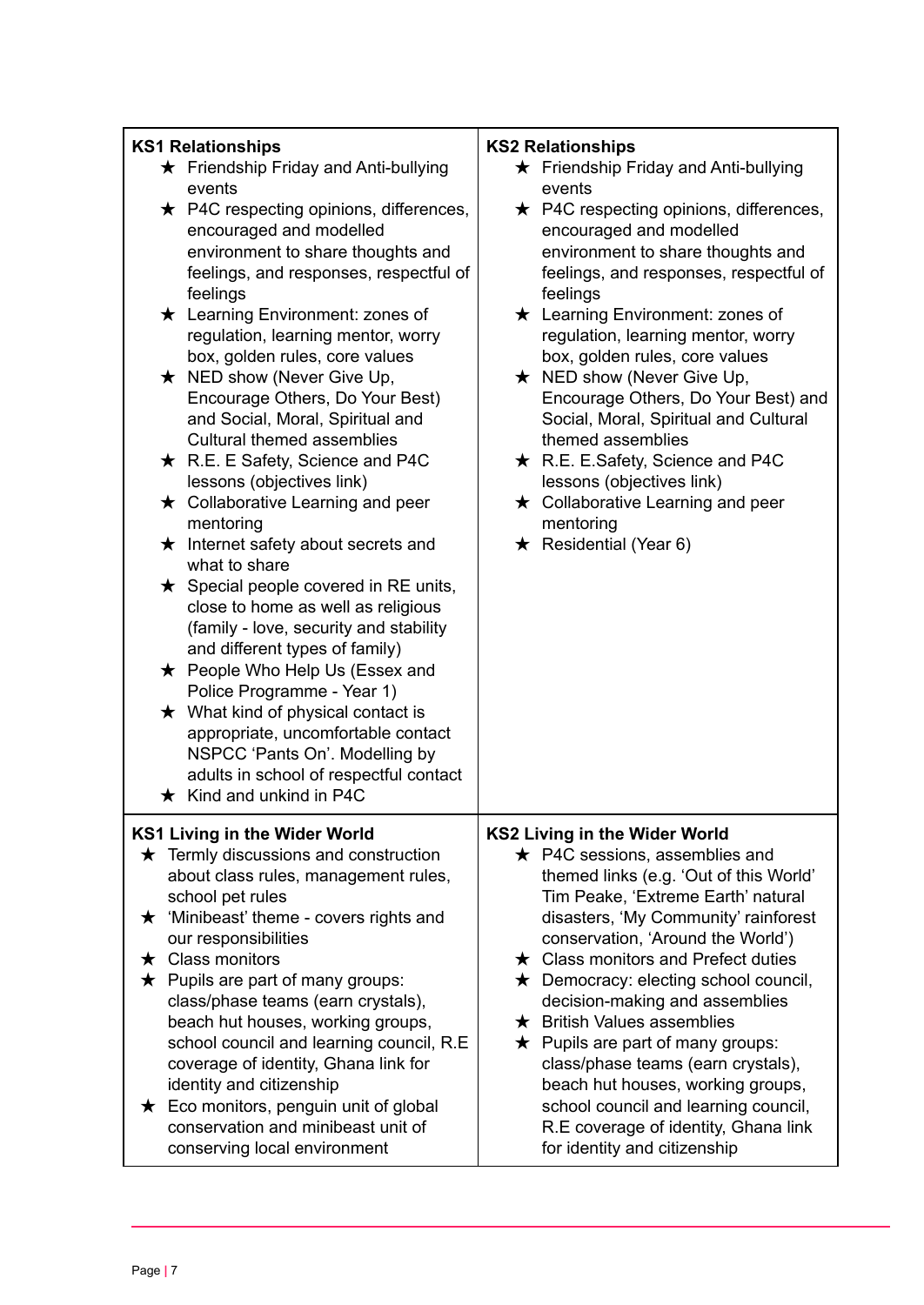| $\star$ Uniqueness and similarities in R.E unit | $\star$ Pupil-participation: monitor roles and                                                                                                                                            |
|-------------------------------------------------|-------------------------------------------------------------------------------------------------------------------------------------------------------------------------------------------|
| special people including ourselves              | responsibilities                                                                                                                                                                          |
| $\star$ Special people in our communities and   | $\star$ First News and WWF magazines and                                                                                                                                                  |
| families in R.E unit as well, internet          | adopting animals                                                                                                                                                                          |
| safety who are the right people to report       | $\star$ Fruit shop and compost bins, battery                                                                                                                                              |
| to.                                             | receptacle unit on site                                                                                                                                                                   |
| Respect Assembly (Essex Police)                 | $\star$ Ghana Link - (pupil link)<br>$\star$ Charities<br>$\star$ Maths lessons (UKS2)<br>$\star$ Year 6 Leavers Fayre<br>$\star$ Respect Assembly linked to Hate<br>Crime (Essex Police) |

Discrete PSHE lessons (UKS2 refers to Year 1 and 2 of 2 year rolling [curriculum\)](http://www.legislation.gov.uk/ukpga/2017/16/section/34/enacted)

| <b>KS1 Units</b>                                                                                                                                                                                                                                                                                                                                                                                                                        | <b>LKS2 Units</b>                                                                                                                                                                                                                                                                                                                                                                                                                                                                          | <b>UKS2 Units</b>                                                                                                                                                                                                                                                                                                                                                                                                                                                                                                                                                                                                                                                     |
|-----------------------------------------------------------------------------------------------------------------------------------------------------------------------------------------------------------------------------------------------------------------------------------------------------------------------------------------------------------------------------------------------------------------------------------------|--------------------------------------------------------------------------------------------------------------------------------------------------------------------------------------------------------------------------------------------------------------------------------------------------------------------------------------------------------------------------------------------------------------------------------------------------------------------------------------------|-----------------------------------------------------------------------------------------------------------------------------------------------------------------------------------------------------------------------------------------------------------------------------------------------------------------------------------------------------------------------------------------------------------------------------------------------------------------------------------------------------------------------------------------------------------------------------------------------------------------------------------------------------------------------|
| $\star$ Change and loss<br>$\star$ Household and medicine<br>danger. Road and Cycle<br>safety. How to respond to<br>an emergency-Safety<br><b>Unit</b><br>$\star$ Fears for themselves<br>(physical) Keeping things<br>private and their right to<br>do so. Anxious secrets<br>and surprises NSPCC<br><b>Safety Unit</b><br>$\star$ Money, sources of<br>money, spending and<br>saving, the role of money<br>in their lives. Money Unit | $\star$ Caring friendships and<br>Peer pressure (links to dares in<br>relationships, characteristics of<br>friendship, how important<br>friendships are in making us feel<br>secure and safe) Caring<br>Friendships (DfE page 21)<br><b>Peer Pressure Unit</b><br>$\star$ Recognise and challenge<br>stereotypes - Cultural<br><b>Differences Unit</b><br>$\star$ Marriage and civil<br>partnerships -<br><b>Relationships Unit</b><br>$\star$ Saving money, spending<br>etc. Money Unit 2 | $\star$ United Nations<br>declaration of<br>human rights/<br>UN convention<br>rights of the<br>child - (Autumn<br>Year 1)<br><b>Victorians</b><br>$\star$ Drugs and<br>Alcohol / Habits<br>- (Spring Year<br>1) Science -<br><b>Healthy</b><br><b>Astronauts</b><br>$\star$ Difference<br>between people<br>(cultural, ethnic,<br>gender identity,<br>sexual<br>orientation).<br>Cultural values<br>that differ to the<br>UK. Forced<br>marriage<br>(Summer Year<br>1) Around the<br>World<br>$\star$ Loss,<br>separation,<br>divorce and<br>bereavement. -<br>(Autumn Year<br>2) WW2<br>$\star$ Wellbeing and<br>personal<br>hygiene -<br>(Spring Year 2)<br>Pompeii |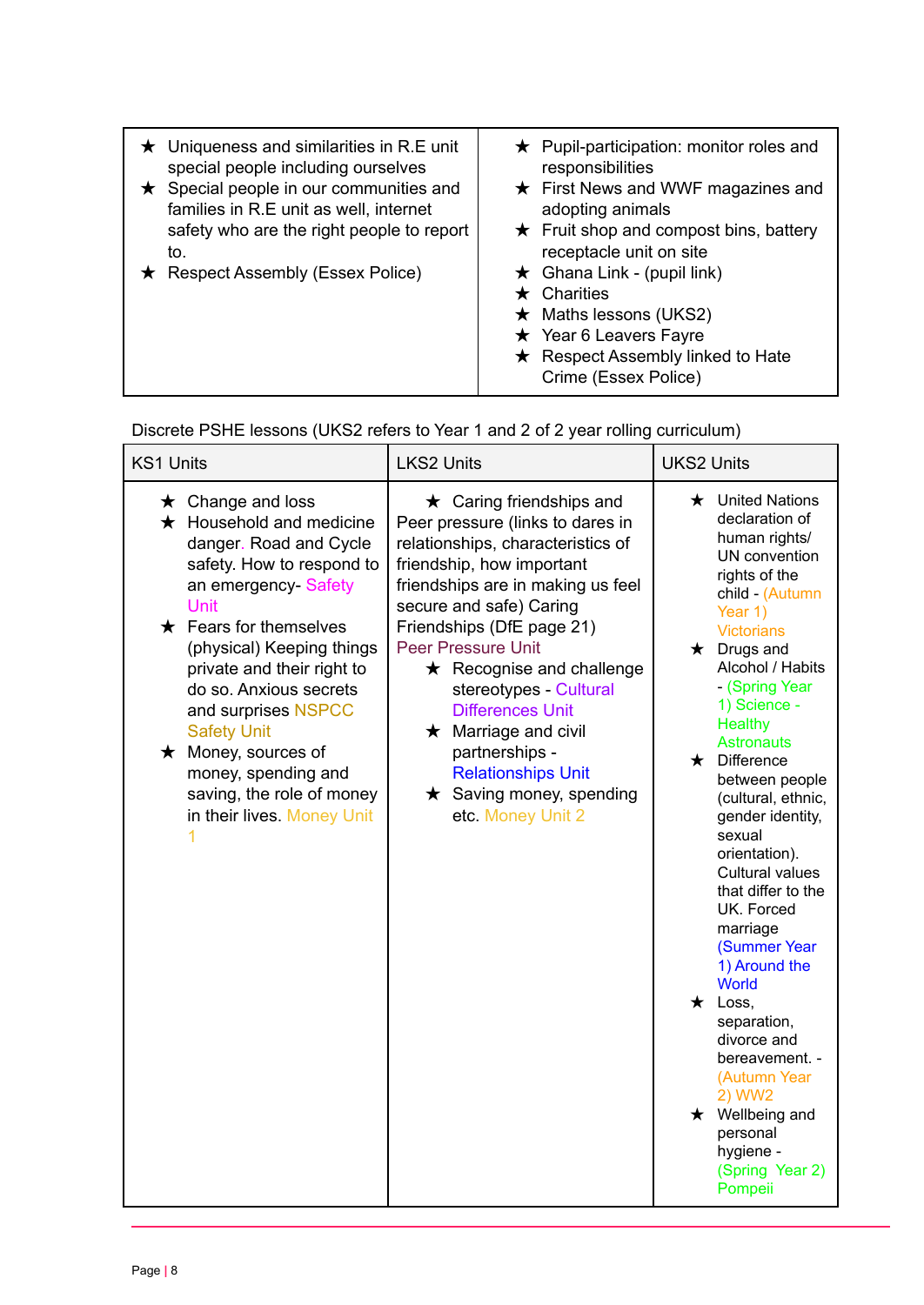|  | $\star$ First Aid<br>(Summer Year<br>2) Discrete Unit<br>$\star$ Social media<br>representation -<br>responsibility<br>over actions<br>(forwarding<br>images).<br>Responsible<br>use of mobile<br>phones -<br>Visitors - Police,<br><b>NSPCC -</b> |
|--|----------------------------------------------------------------------------------------------------------------------------------------------------------------------------------------------------------------------------------------------------|
|  | E-Safety                                                                                                                                                                                                                                           |

# <span id="page-8-0"></span>**[Appendix 2: By the end of primary school pupils should](http://www.legislation.gov.uk/ukpga/2017/16/section/34/enacted) know**

| <b>TOPIC</b>                                | <b>PUPILS SHOULD KNOW</b>                                                                                                                                                                                                                           |
|---------------------------------------------|-----------------------------------------------------------------------------------------------------------------------------------------------------------------------------------------------------------------------------------------------------|
| Families and<br>people who care<br>about me | • That families are important for children growing up because they can give love,<br>security and stability                                                                                                                                         |
|                                             | • The characteristics of healthy family life, commitment to each other, including in<br>times of difficulty, protection and care for children and other family members, the<br>importance of spending time together and sharing each other's lives  |
|                                             | • That others' families, either in school or in the wider world, sometimes look<br>different from their family, but that they should respect those differences and<br>know that other children's families are also characterised by love and care   |
|                                             | • That stable, caring relationships, which may be of different types, are at the<br>heart of happy families, and are important for children's security as they grow up                                                                              |
|                                             | • That marriage represents a formal and legally recognised commitment of two<br>people to each other which is intended to be lifelong                                                                                                               |
|                                             | • How to recognise if family relationships are making them feel unhappy or<br>unsafe, and how to seek help or advice from others if needed                                                                                                          |
| Caring friendships                          | • How important friendships are in making us feel happy and secure, and how<br>people choose and make friends                                                                                                                                       |
|                                             | • The characteristics of friendships, including mutual respect, truthfulness,<br>trustworthiness, loyalty, kindness, generosity, trust, sharing interests and<br>experiences and support with problems and difficulties                             |
|                                             | • That healthy friendships are positive and welcoming towards others, and do not<br>make others feel lonely or excluded                                                                                                                             |
|                                             | • That most friendships have ups and downs, and that these can often be worked<br>through so that the friendship is repaired or even strengthened, and that<br>resorting to violence is never right                                                 |
|                                             | • How to recognise who to trust and who not to trust, how to judge when a<br>friendship is making them feel unhappy or uncomfortable, managing conflict,<br>how to manage these situations and how to seek help or advice from others, if<br>needed |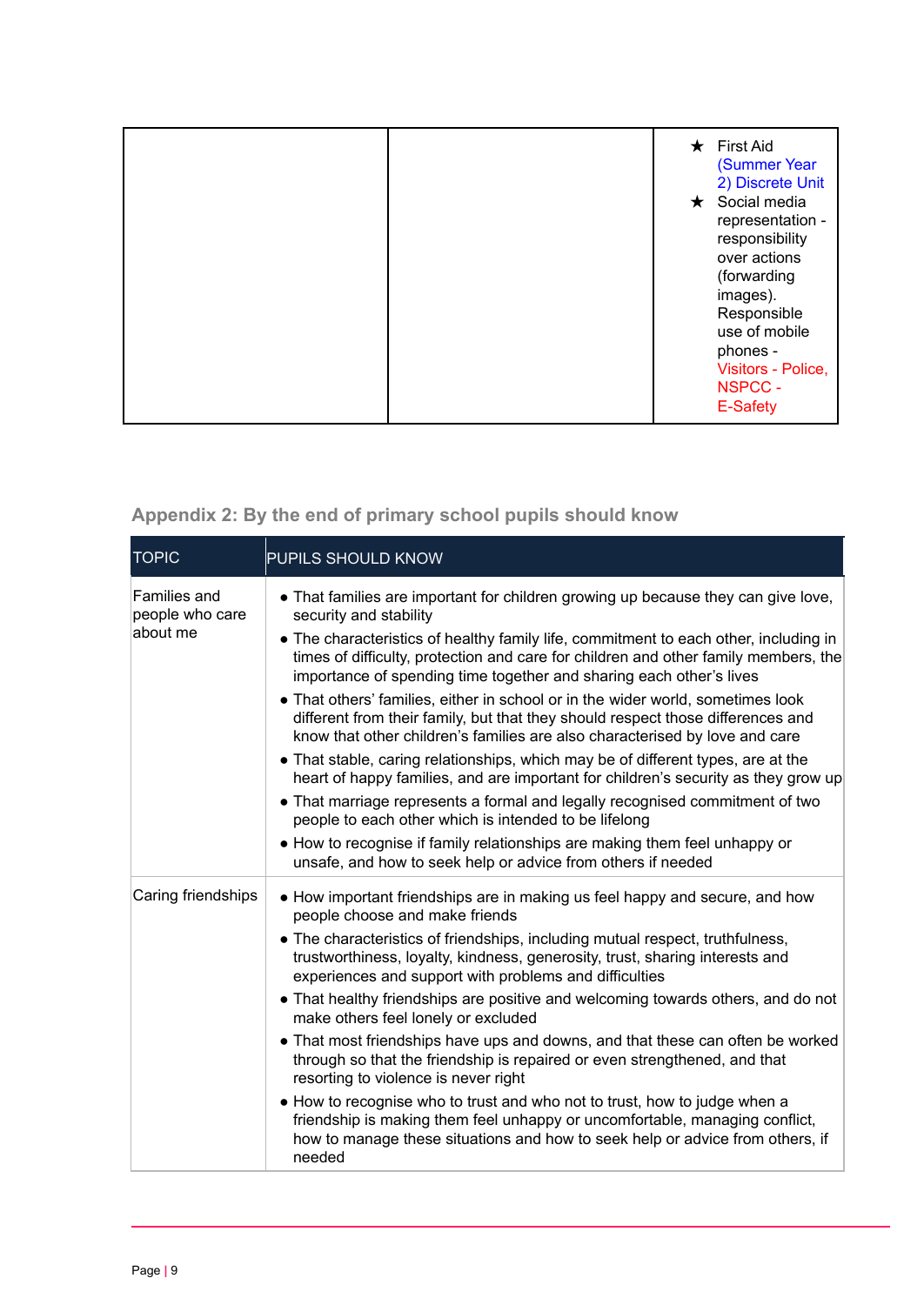| Respectful<br>relationships | • The importance of respecting others, even when they are very different from<br>them (for example, physically, in character, personality or backgrounds), or<br>make different choices or have different preferences or beliefs<br>• Practical steps they can take in a range of different contexts to improve or<br>support respectful relationships<br>• The conventions of courtesy and manners<br>• The importance of self-respect and how this links to their own happiness<br>• That in school and in wider society they can expect to be treated with respect by<br>others, and that in turn they should show due respect to others, including those<br>in positions of authority<br>• About different types of bullying (including cyberbullying), the impact of bullying,<br>responsibilities of bystanders (primarily reporting bullying to an adult) and how<br>to get help<br>• What a stereotype is, and how stereotypes can be unfair, negative or destructive<br>• The importance of permission-seeking and giving in relationships with friends,<br>peers and adults |
|-----------------------------|---------------------------------------------------------------------------------------------------------------------------------------------------------------------------------------------------------------------------------------------------------------------------------------------------------------------------------------------------------------------------------------------------------------------------------------------------------------------------------------------------------------------------------------------------------------------------------------------------------------------------------------------------------------------------------------------------------------------------------------------------------------------------------------------------------------------------------------------------------------------------------------------------------------------------------------------------------------------------------------------------------------------------------------------------------------------------------------|
| Online<br>relationships     | • That people sometimes behave differently online, including by pretending to be<br>someone they are not<br>• That the same principles apply to online relationships as to face-to face<br>relationships, including the importance of respect for others online including<br>when we are anonymous<br>• The rules and principles for keeping safe online, how to recognise risks, harmful<br>content and contact, and how to report them<br>• How to critically consider their online friendships and sources of information<br>including awareness of the risks associated with people they have never met<br>• How information and data is shared and used online                                                                                                                                                                                                                                                                                                                                                                                                                   |
| Being safe                  | • What sorts of boundaries are appropriate in friendships with peers and others<br>(including in a digital context)<br>• About the concept of privacy and the implications of it for both children and<br>adults; including that it is not always right to keep secrets if they relate to being<br>safe<br>• That each person's body belongs to them, and the differences between<br>appropriate and inappropriate or unsafe physical, and other, contact<br>• How to respond safely and appropriately to adults they may encounter (in all<br>contexts, including online) whom they do not know<br>• How to recognise and report feelings of being unsafe or feeling bad about any<br>adult<br>• How to ask for advice or help for themselves or others, and to keep trying until<br>they are heard<br>• How to report concerns or abuse, and the vocabulary and confidence needed to<br>do so<br>• Where to get advice e.g. family, school and/or other sources                                                                                                                     |